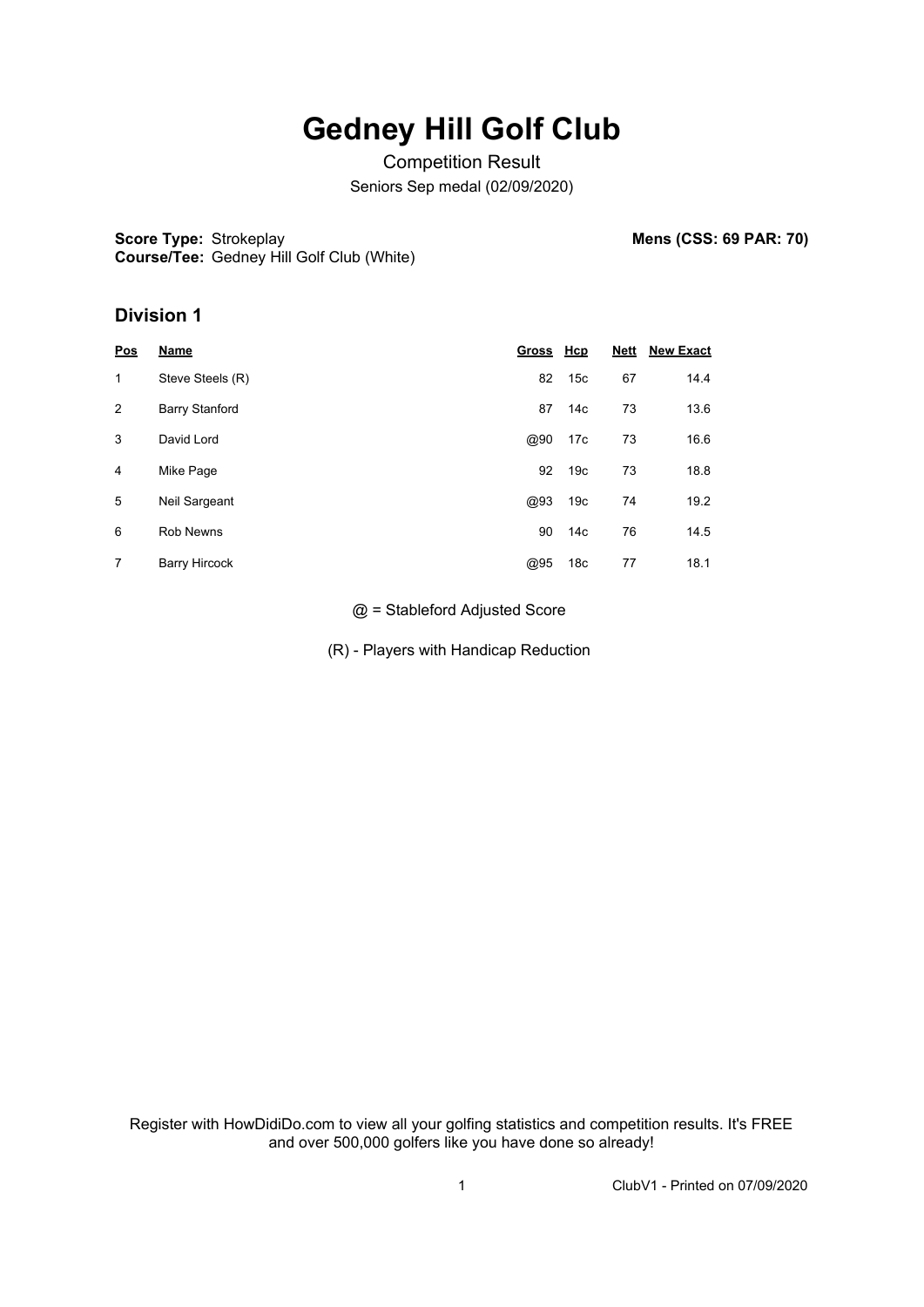## **Division 2**

| Pos            | <b>Name</b>         | Gross Hcp |     | <b>Nett</b> | <b>New Exact</b> |
|----------------|---------------------|-----------|-----|-------------|------------------|
| 1              | Carol Plume         | @95       | 23c | 72          | 22.9             |
| 2              | John George         | @95       | 22c | 73          | 21.6             |
| 3              | Pete Orbine         | 96        | 22c | 74          | 22.0             |
| 4              | <b>Steve Carter</b> | @100      | 24c | 76          | 23.8             |
| 5              | T A (Mo) Parling    | @101      | 23c | 78          | 23.4             |
| 6              | Tom Penning         | @104      | 26c | 78          | 25.6             |
| $\overline{7}$ | Keith Lawrence      | 102       | 23c | 79          | 23.3             |
| 8              | Raffaele Ragosa     | @104      | 24c | 80          | 23.8             |
| 9              | John Venters        | @106      | 25c | 81          | 25.3             |
| 10             | Len Kempster        | @113      | 24c | 89          | 23.6             |

#### @ = Stableford Adjusted Score

(R) - Players with Handicap Reduction

Register with HowDidiDo.com to view all your golfing statistics and competition results. It's FREE and over 500,000 golfers like you have done so already!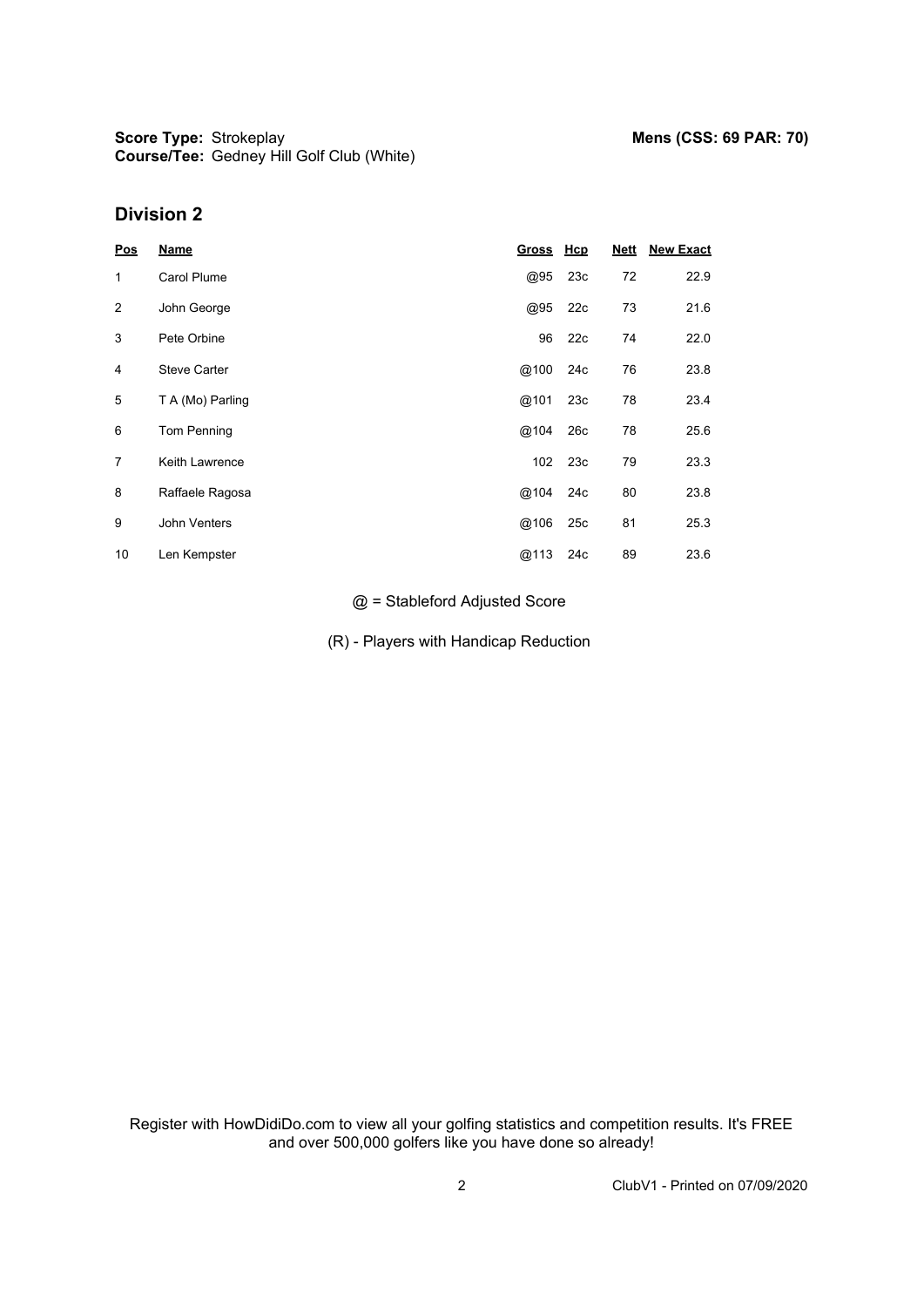## **Division 3**

| <b>Pos</b> | <b>Name</b>           | Gross Hcp |                 | <b>Nett</b> | <b>New Exact</b> |
|------------|-----------------------|-----------|-----------------|-------------|------------------|
| 1          | <b>Rob Warlow</b>     | 99        | 27c             | 72          | 26.6             |
| 2          | Stuart Biggar         | 101       | 28 <sub>c</sub> | 73          | 28.2             |
| 3          | Noel Delaney          | @112      | 29c             | 83          | 29.0             |
| 4          | Paul Wood             | @113      | 29c             | 84          | 28.8             |
| 5          | Derek Chamberlain     | @113      | 28c             | 85          | 28.2             |
| 6          | <b>B</b> Stone        | @112      | 27c             | 85          | 27.3             |
| 7          | Roy Bennett           | @115      | 28c             | 87          | 27.7             |
| 8          | <b>Richard Senior</b> | @117      | 28c             | 89          | 28.4             |
| 9          | Alan Rowe             | NR.       | 28c             | <b>NR</b>   | 28.0             |

@ = Stableford Adjusted Score

(R) - Players with Handicap Reduction

Register with HowDidiDo.com to view all your golfing statistics and competition results. It's FREE and over 500,000 golfers like you have done so already!